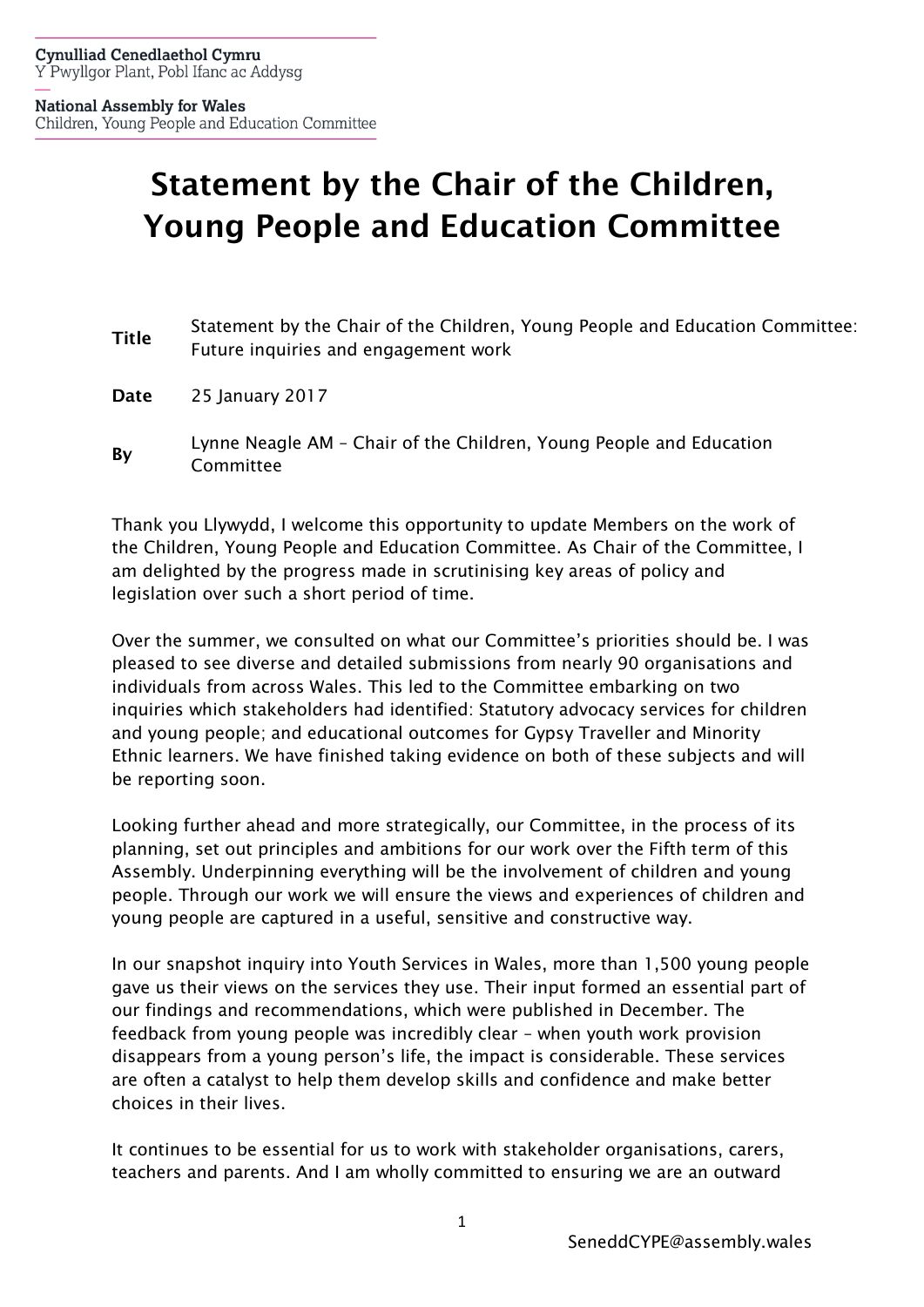## **National Assembly for Wales**

Children, Young People and Education Committee

facing and engaging Committee. During our Stage 1 scrutiny of the Additional Learning Needs Bill, our Members will be hosting events with parents and carers in north and south Wales.

I am also pleased to inform Members there will be a series of workshops taking place for young people with additional learning needs. This will be an important part of our work scrutinising the Additional Learning Needs Bill and I look forward to seeing the views of young people guiding our work. We will also be holding a conference for practitioners and stakeholders working with children and young people to tell us their views on the Bill.

It would be remiss of me not to thank TSANA and SNAP Cymru for their fantastic partnership working with our Committee over the past few months. This partnership has allowed us to meaningfully engage with those who will be directly affected by the legislation.

Our partnership work and outward facing approach through the course of this legislative scrutiny will ensure service users' needs are at the heart of our work. Scrutiny of the ALN Bill will form the substantive part of our work until the end of spring.

Llywydd, the committee members and I are committed to undertaking work which will make a substantial contribution to improving the lives of children and young people in Wales.

In one of our current consultations, we are examining the importance of the First 1,000 days of a child's life. From pregnancy through to the 2nd birthday. This formative time is a critical part of a child's upbringing and sets the stage for intellectual development and lifelong health.

The Committee will consider the extent to which Welsh Government policies and programmes support the early parent role in the first 1,000 days. And crucially how effective these are in supporting children's long term emotional and social capabilities and development.

This important inquiry will, I hope, set the stage for a major national conversation about how we can really set our future citizens up for happy and healthy lives.

The Committee is seeking input from teachers and other education professionals for our inquiry into Teachers' Professional Learning and Education. The Welsh Government is reforming the way new teachers are trained before they qualify and also their ongoing professional development throughout their careers.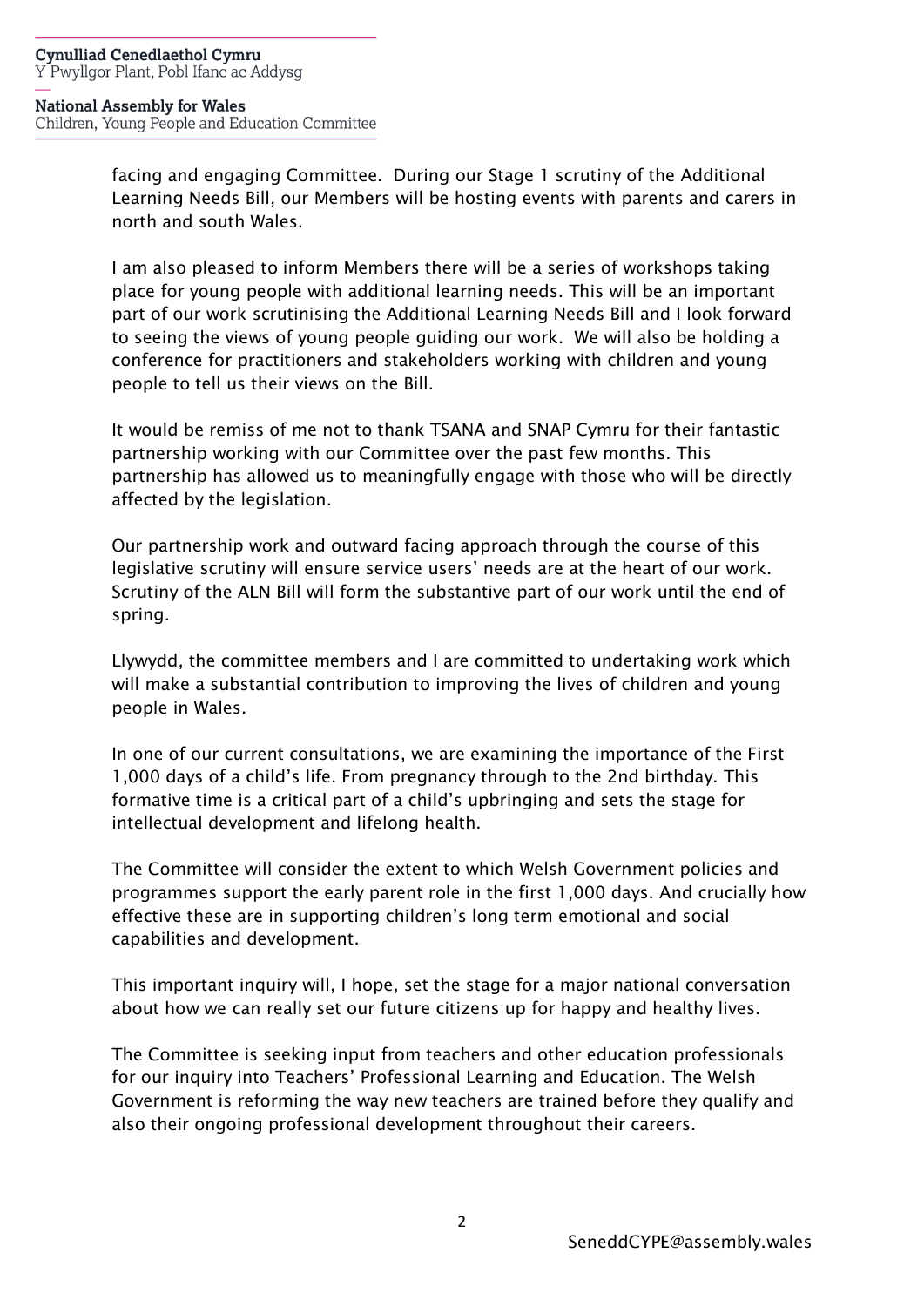## **National Assembly for Wales**

Children, Young People and Education Committee

These professionals are sometimes locked into inflexible schedules and due to capacity and planning issues often cannot get the time to further themselves professionally. This cannot continue given the ongoing changes to the Welsh education system, so we will be looking specifically at:

- Arrangements for continuing professional development for the current workforce;
- The role of initial teacher education; and
- The sufficiency of the future workforce.

As part of our consultation we will be working with the Public Accounts Committee to jointly engage with the teaching profession as part of their work into consortia.

Members will be pleased to hear that our Committee will not just be undertaking a series of fixed pieces of work, but also ensuring that ongoing scrutiny of developing areas of policy takes place. To that end, we are continuing to closely examine the implementation of both the Donaldson and Diamond reviews. This will play a crucial role in delivering success of the important reforms being put forward. Linked to our ongoing scrutiny of curriculum reforms, we will be examining more closely Wales' performance in PISA and examining exactly how curriculum reforms will impact on our international standing.

Child health will play a big part of our work over the coming years. I very much look forward to working with organisations like the Royal College of Paediatrics and Child Health and welcoming the Welsh Government's Chief Medical Officer to the Committee in March to outline his vision for improving child health.

Members of the Committee are incredibly passionate about the quality and provision of mental health services for young people. The Committee has already undertaken scrutiny of the Cabinet Secretary for Health, Wellbeing and Sport, and I am sure he is aware that we will be continuing to focus on this vital area. The Committee will continue to examine the support available to young people in crisis, and in particular delays in accessing CAMHS as well as the support available to children and young people who do not reach the threshold for specialist services.

The Youth Parliament initiative being led by the Llywydd is a genuinely exciting moment in the history of the Assembly. Not only is it one that should create meaningful and long lasting ties between schools, young people and the Assembly, but it is a true recognition of the value children and young people have in our democracy. I want to offer our Committee's full and unwavering support to the establishment of the Youth Parliament, and I look forward to us playing a full role in getting it off the ground.

In closing my statement today Llywydd, I would like to thank the young people, carers, parents and experts who have readily contributed to our broad remit of work